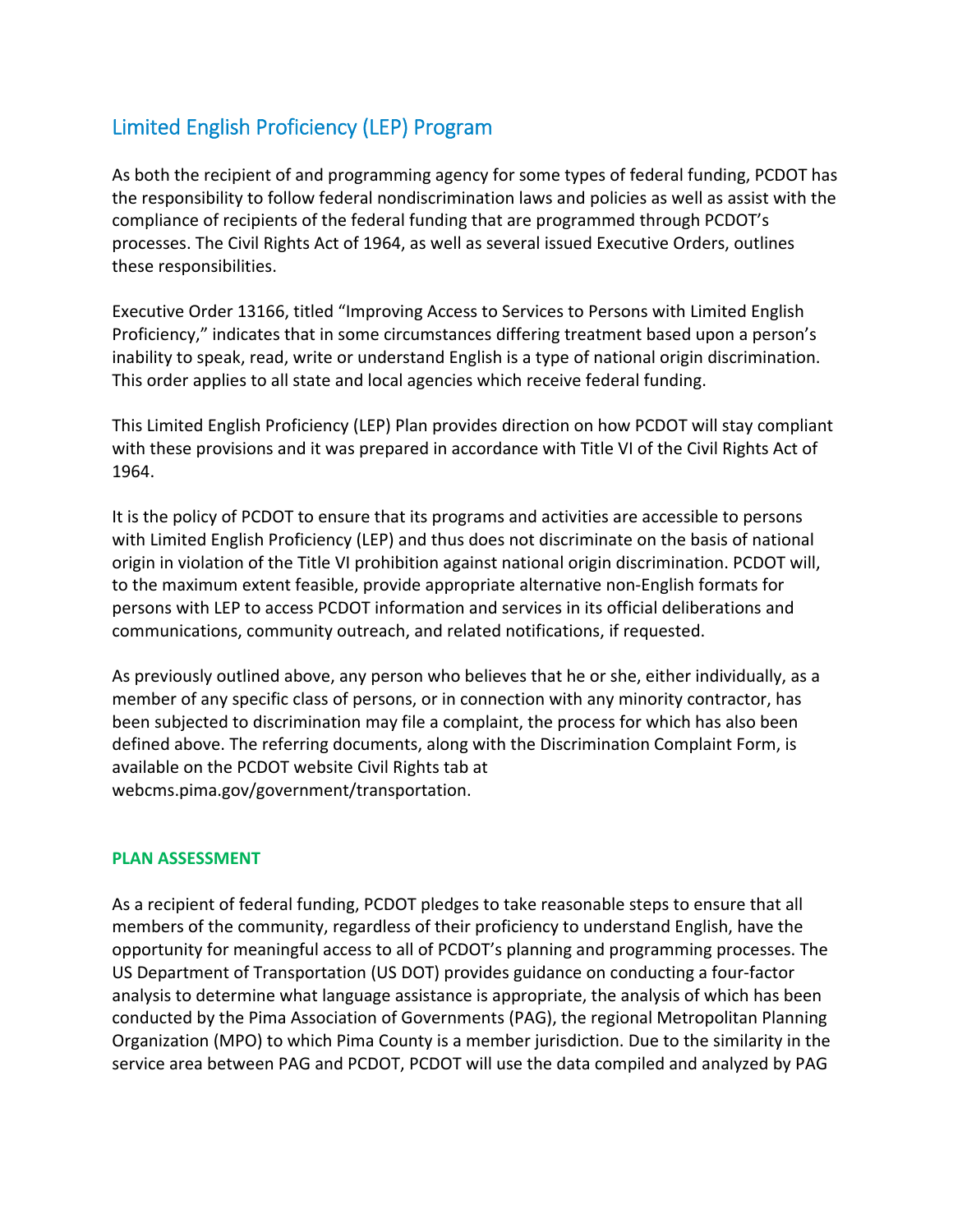in its own LEP Plan until it determines that such information is either no longer applicable or insufficient for PCDOT's purposes or processes.

The factors recommended for analysis according to US DOT guidance include:

- Factor 1: The number or proportion of LEP persons served by the service area
- Factor 2: The frequency with which LEP individuals come in contact with the programs
- Factor 3: The importance of the service provided by programs
- Factor 4: The resources available and the overall cost

PAG and PCDOT's combined analysis of the four factors is provided below:

### **Factor 1: The Number or Proportion of LEP Persons Served by the Service Area**

PAG reviewed U.S. Census Bureau data for the percentage of population in Pima County that indicated that they spoke English "less than very well."

| Languages Spoken at Home in Pima County by LEP Persons who Speak English "less than very well"<br>(US Census Bureau's 2016 American Community Survey) |            |            |            |            |                 |                 |  |  |  |  |  |
|-------------------------------------------------------------------------------------------------------------------------------------------------------|------------|------------|------------|------------|-----------------|-----------------|--|--|--|--|--|
|                                                                                                                                                       |            |            |            |            |                 | % Total LEP     |  |  |  |  |  |
|                                                                                                                                                       |            |            |            |            |                 | Population that |  |  |  |  |  |
|                                                                                                                                                       |            |            | % Total    | % Total    | % Total LEP     | <b>Speaks</b>   |  |  |  |  |  |
|                                                                                                                                                       | Total      | LEP        | Non-LEP    | LEP        | Population that | Language Other  |  |  |  |  |  |
|                                                                                                                                                       | Population | Population | Population | Population | Speaks Spanish  | Than Spanish    |  |  |  |  |  |
| Pima County                                                                                                                                           | 957,177    | 41,722     | 95.6%      | 4.4%       | 87.3%           | 12.7%           |  |  |  |  |  |
| Tucson                                                                                                                                                | 498,953    | 30.956     | 93.8%      | 6.2%       | 86.2%           | 13.8%           |  |  |  |  |  |

Further, the data was analyzed to determine which languages(s) were the primary languages spoken by those who spoke English "less than very well." Spanish was the predominant primary language in the PAG/PCDOT service area of those who indicated that they spoke English "less than very well."

| Top Three Languages Spoken at Home<br>In LEP Households in Pima County<br>(US Census Bureau's 2013 American Community Survey) |                                |                                            |                               |                     |                               |                     |                              |          |  |  |  |
|-------------------------------------------------------------------------------------------------------------------------------|--------------------------------|--------------------------------------------|-------------------------------|---------------------|-------------------------------|---------------------|------------------------------|----------|--|--|--|
| <b>Total HHs</b>                                                                                                              | Number<br>of LEP<br><b>HHs</b> | Percent<br>of Total<br>that are<br>LEP HHS | LEP HHs that<br>Speak Spanish |                     | LEP HHs that<br>Speak Chinese |                     | LEP HHS that Speak<br>Arabic |          |  |  |  |
|                                                                                                                               |                                | Percent<br>of Total                        |                               | Percent<br>of Total |                               | Percent<br>of Total | Total                        | Percent  |  |  |  |
| Total                                                                                                                         | Total                          |                                            | Total                         |                     | Total                         |                     |                              | of Total |  |  |  |
| 400,835                                                                                                                       | 16,737                         | 8.40%                                      | 12,557                        | 3.1%                | 1,429                         | 0.4%                | 543                          | 0.1%     |  |  |  |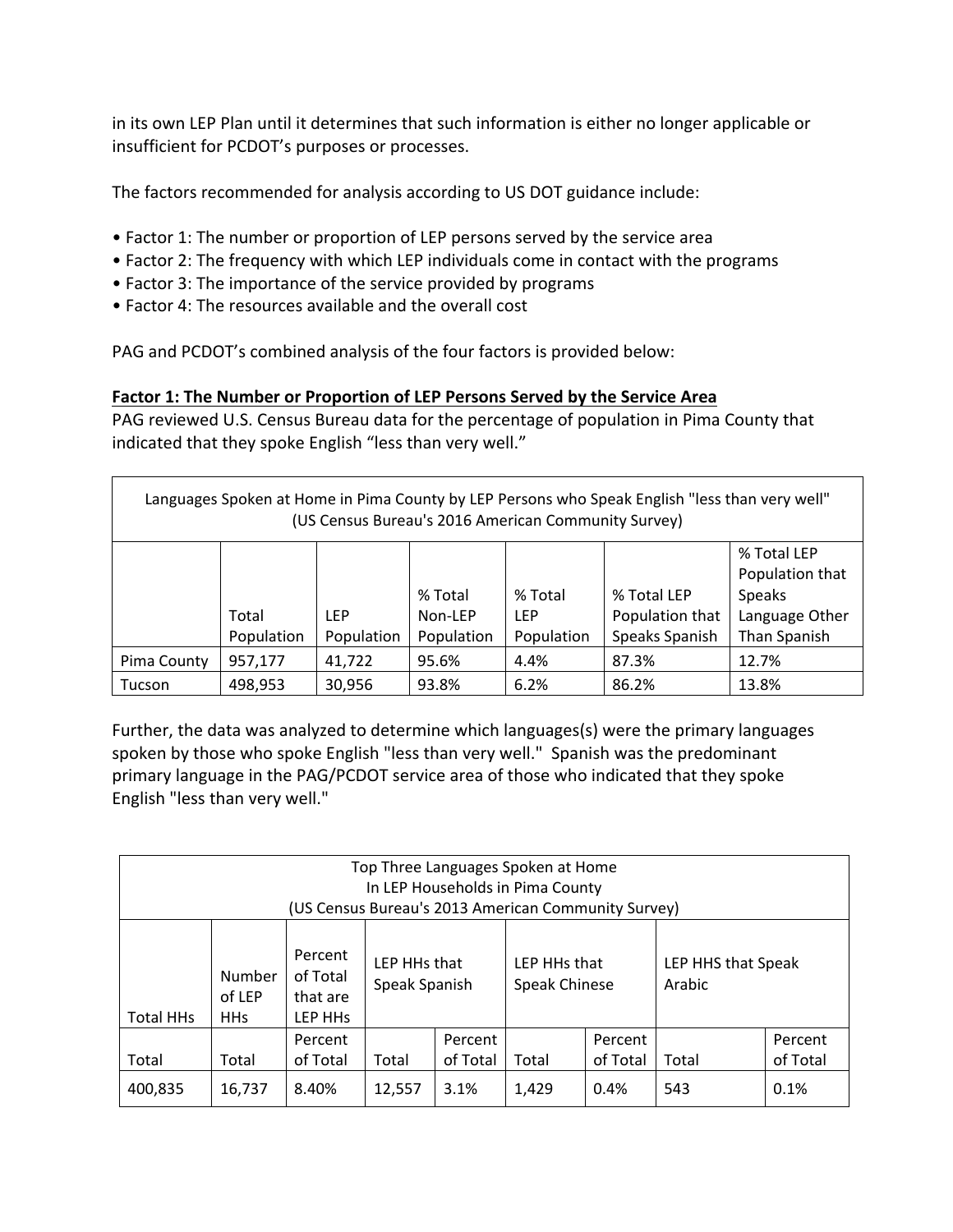It was determined that it was not cost effective to take specific actions for languages of the LEP populations other than Spanish, all being less than 1 percent of the population, unless a specific request was made for an accommodation.

## **Factor 2: The Frequency with which LEP Individuals Come in Contact with Programs**

Transportation planning is an area that affects everyone in Pima County. As such, PCDOT believes that an effort should be made to provide the Spanish speaking community an opportunity to participate in the planning process. See the "Language Assistance Measures" portion of this document for more detail on how Spanish is incorporated into PCDOT's community outreach and public involvement efforts.

### **Factor 3: The Importance of the Service Provided by Programs**

The importance of the programs and services provided by PCDOT cannot be understated. Most PCDOT activities relate to maintaining existing public right‐of‐way, identifying and planning funding for future projects; while also designing and implementing such projects where appropriate. Since PCDOT's activities bring it into continuous direct contact with the public, it is pivotal for PCDOT to ensure that LEP populations have input in the planning of future and current projects for the region. PCDOT strives to be inclusive in soliciting community participation for services and programs that it provides directly to the public.

### **Factor 4: The Resources Available and Overall Cost**

PCDOT has limited staff and financial resources, which makes the translation of all materials cost prohibitive. When translations are requested, the Pima County Communications Office provides PCDOT translation assistance. Often, persons with a limited English proficiency have several trusted sources to interpret for them. PCDOT will work to provide sufficient bilingual information for the LEP population to understand which PCDOT services are available or what major planning activities are taking place so that they can ask for assistance from PAG or one of their trusted sources.

# **LANGUAGE ASSISTANCE MEASURES**

#### **Agency Training**

- All appropriate staff members will receive training regarding PCDOT's responsibilities for providing LEP services and the resources that PCDOT has available in fulfilling these responsibilities.
- Staff will receive instruction on what to do when individuals with Limited English Proficiency seek to participate in a PCDOT program, process, or service.
- PCDOT's Human Resource Officer shall maintain a list of PCDOT employees who speak or write additional languages other than English.

#### **Identification of Individuals who Require Language Assistance**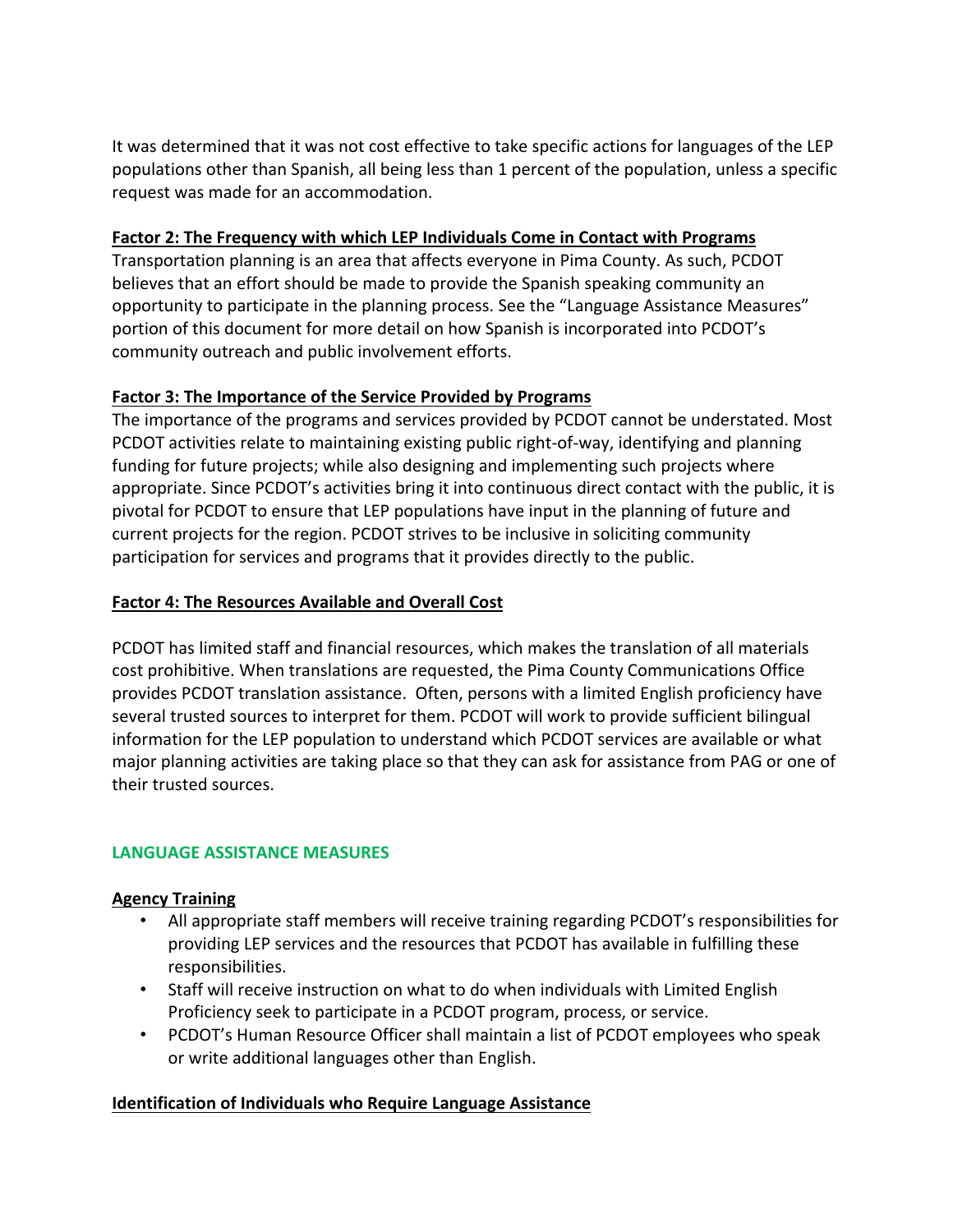- PCDOT will adhere to the Census "Language Identification Flashcards" which PAG utilizes to identify potential future needs. These cards have been enhanced to include O'odham and Yaqui, as these are the predominate Native American languages spoken in the PCDOT service area.
- PCDOT will examine records to observe if requests for language assistance have been received in the past, either at meetings or over the phone, to determine the extent to which language assistance might be needed at future events.
- When PCDOT sponsors an event, there will be a staff person to greet participants as they arrive whenever possible. By informally engaging participants in conversation it is possible to gauge each attendee's ability to speak and understand English.
- Front-office staff and other staff members who speak directly with the general public will be surveyed annually on their experience concerning any contacts with LEP persons during the previous year.

# **Outreach Techniques**

- PCDOT public meeting agendas will contain a footnote in English and Spanish which will state that translations are available upon request.
- The PCDOT website will provide a link to program summary materials translated into Spanish.
- Public notices and advertisements to public meetings will include a footnote, in Spanish, that translation will be made available upon request.
- The PCDOT service area is adjacent to the Pascua Yaqui Tribe and Tohono O'odham Nation. Some members of both the Tribe and the Nation have greater proficiency with their own tribal languages than with English. If and when PCDOT events take place on Tribal or Nation Lands, every effort will be made to work with the respective jurisdictional staff to make accommodations for cultural and language assistance as the hosting jurisdiction considers appropriate.

# **MONITORING AND UPDATING THE LEP PLAN**

The LEP Plan will be updated regularly as required by US DOT guidance and direction. At a minimum, the LEP Plan will be updated when new census data becomes available, in cooperation with the analytical work previously conducted by PAG. It is understood that the community profile of Pima County will undoubtedly continue to change over time. Not only will the four‐factor analyses need to be revisited, but the appropriate language assistance measures may need to be improved to reflect community changes.

# **CONTACT INFORMATION**

PCDOT, through development of this LEP Plan, does not intend to exclude anyone from participating in the PCDOT process or from taking advantage of PCDOT programs or services. PCDOT will make every reasonable effort to accommodate any special needs request.